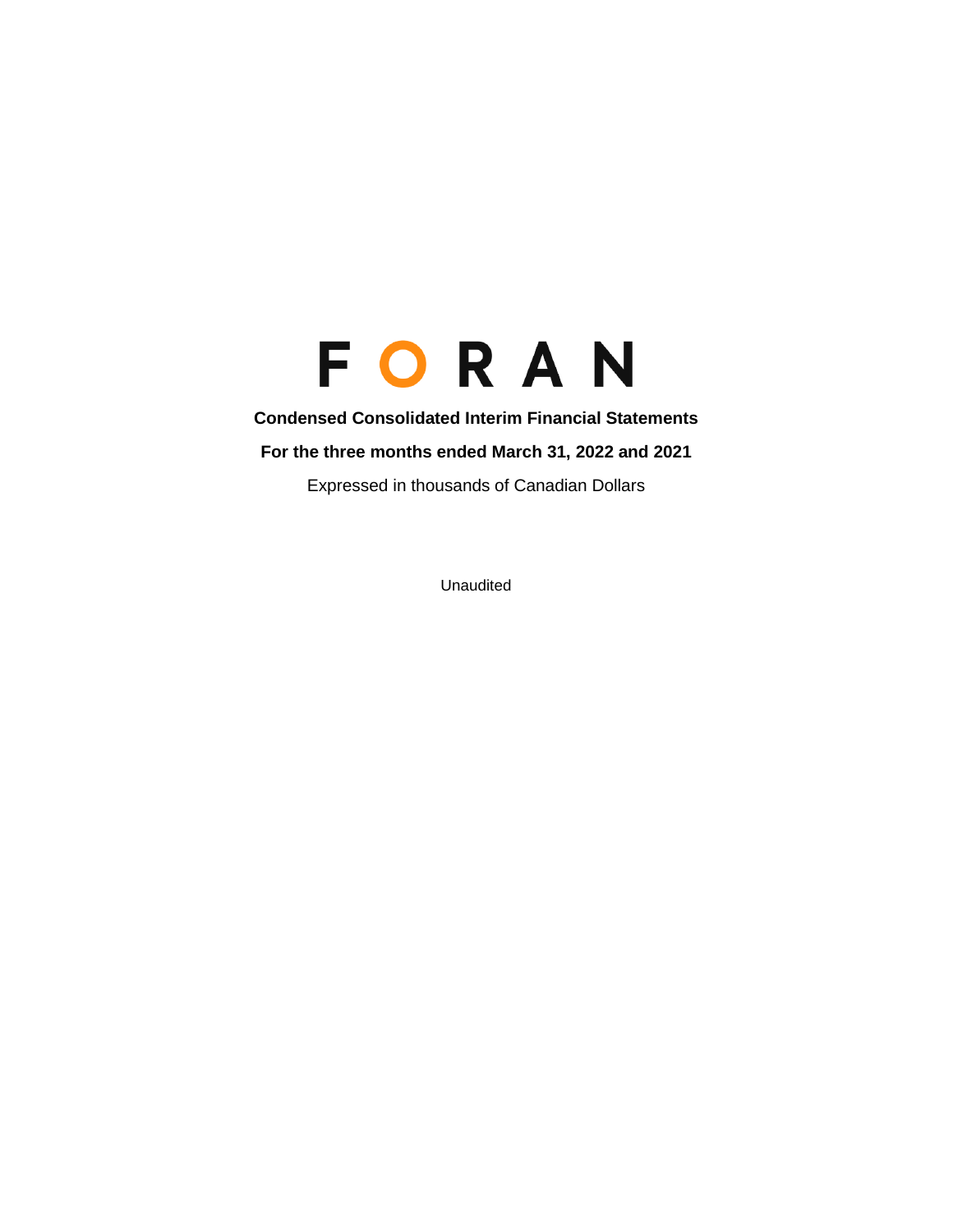### Condensed Consolidated Interim Statements of Financial Position

(Unaudited - expressed in thousands of Canadian dollars)

|                                                                                                                                                  | <b>Note</b>    | March 31, 2022        |     | December 31, 2021     |
|--------------------------------------------------------------------------------------------------------------------------------------------------|----------------|-----------------------|-----|-----------------------|
| <b>Assets</b>                                                                                                                                    |                |                       |     |                       |
| <b>Current assets</b>                                                                                                                            |                |                       |     |                       |
| Cash and cash equivalents                                                                                                                        | \$             | 63,841                | \$  | 83,996                |
| Accounts and other receivables                                                                                                                   |                | 1,953                 |     | 1,335                 |
| Prepaid expenses and deposits                                                                                                                    |                | 190                   |     | 252                   |
| Total current assets                                                                                                                             |                | 65,984                |     | 85,583                |
| Deposits                                                                                                                                         |                | 11                    |     | 11                    |
| Investments                                                                                                                                      |                | 192                   |     | 204                   |
| Right-of-use assets                                                                                                                              | 4              | 1,106                 |     | 1,442                 |
| Exploration and evaluation assets                                                                                                                | 5              | 103,356               |     | 87,654                |
| <b>Total assets</b>                                                                                                                              | \$             | 170,649               | \$  | 174,894               |
| Liabilities and Shareholders' Equity<br><b>Current liabilities</b><br>Accounts payable and accrued liabilities<br>Leases<br>Deferred share units | \$<br>4<br>6   | 6,345<br>642<br>4,513 | -\$ | 9,619<br>778<br>3,330 |
|                                                                                                                                                  |                |                       |     |                       |
| <b>Total current liabilities</b>                                                                                                                 |                | 11,500                |     | 13,727                |
| Leases                                                                                                                                           | 4              | 215                   |     | 312                   |
| Decommissioning obligation                                                                                                                       |                | 468                   |     | 500                   |
| <b>Total liabilities</b>                                                                                                                         |                | 12,183                |     | 14,539                |
| Shareholders' Equity                                                                                                                             |                |                       |     |                       |
| Share capital                                                                                                                                    | 7              | 206,517               |     | 205,841               |
| Share-based payments reserve                                                                                                                     | $\overline{7}$ | 4,517                 |     | 4,084                 |
| Accumulated other comprehensive income                                                                                                           |                | 87                    |     | 99                    |
| <b>Deficit</b>                                                                                                                                   |                | (52, 655)             |     | (49, 669)             |
| Total shareholders' equity                                                                                                                       |                | 158,466               |     | 160,355               |
| Total liabilities and shareholders' equity                                                                                                       | \$             | 170,649               | \$  | 174,894               |

The accompanying notes form an integral part of these condensed consolidated interim financial statements.

Approved on behalf of the Board:

*/s/ David Petroff /s/ Dan Myerson* Director **CEO & Executive Chairman**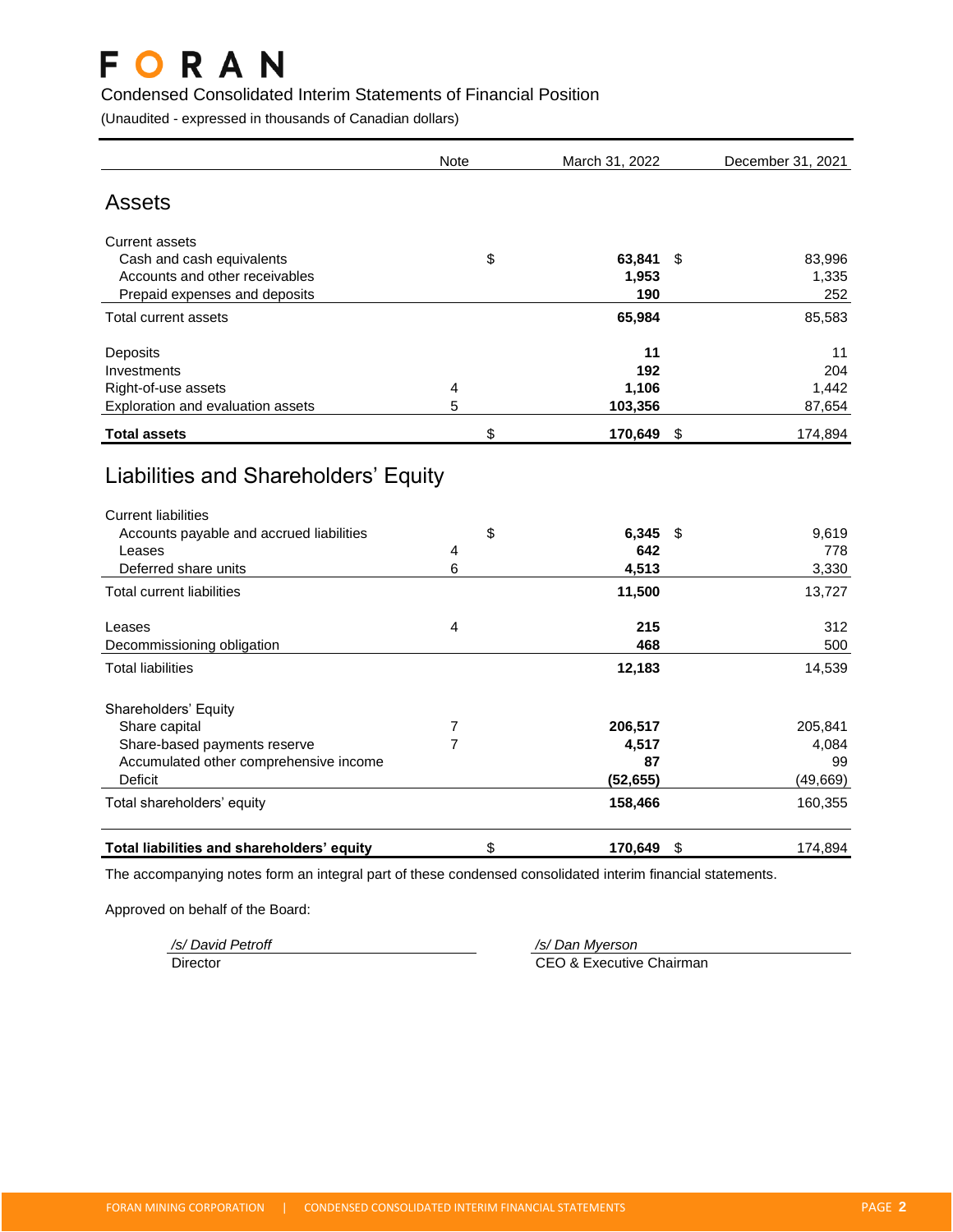### Condensed Consolidated Interim Statements of Loss and Comprehensive Loss

(Unaudited expressed in thousands of Canadian dollars, except share information)

| For the three months ended March 31,       |          | 2022        |               | 2021        |
|--------------------------------------------|----------|-------------|---------------|-------------|
| <b>General and administration expenses</b> |          |             |               |             |
| Consulting                                 | \$       | 255         | \$            | 85          |
| Depreciation                               |          | 24          |               | 37          |
| Directors' fees                            |          | 68          |               |             |
| Investor relations                         |          | 161         |               | 51          |
| Office and administration                  |          | 133         |               | 45          |
| Professional fees                          |          | 255         |               | 106         |
| Salaries and benefits                      |          | 535         |               | 252         |
| Share-based payment expense                |          | 1,257       |               | 766         |
|                                            |          | 2,688       |               | 1,342       |
| Other (income) expenses                    |          |             |               |             |
| Interest and miscellaneous                 |          | (102)       |               | (12)        |
| Flow-through share premium                 |          |             |               | (1,262)     |
| Revaluation of deferred share units        |          | 400         |               | 816         |
|                                            |          | 298         |               | (458)       |
| Net loss for the period                    | \$       | 2,986       | \$            | 884         |
|                                            |          |             |               |             |
| Other comprehensive loss:                  |          |             |               |             |
| Unrealized loss on investments             |          | 12          |               | 19          |
| Total comprehensive loss for the period    | \$       | 2,998       | $\sqrt[6]{2}$ | 903         |
|                                            |          |             |               |             |
| Net loss per share:                        |          |             |               |             |
| Basic                                      | \$<br>\$ | 0.01        | \$            | 0.01        |
| <b>Diluted</b>                             |          | 0.01        | \$            | 0.01        |
| Weighted average shares outstanding        |          | 237,998,069 |               | 168,649,358 |

The accompanying notes form an integral part of these condensed consolidated interim financial statements.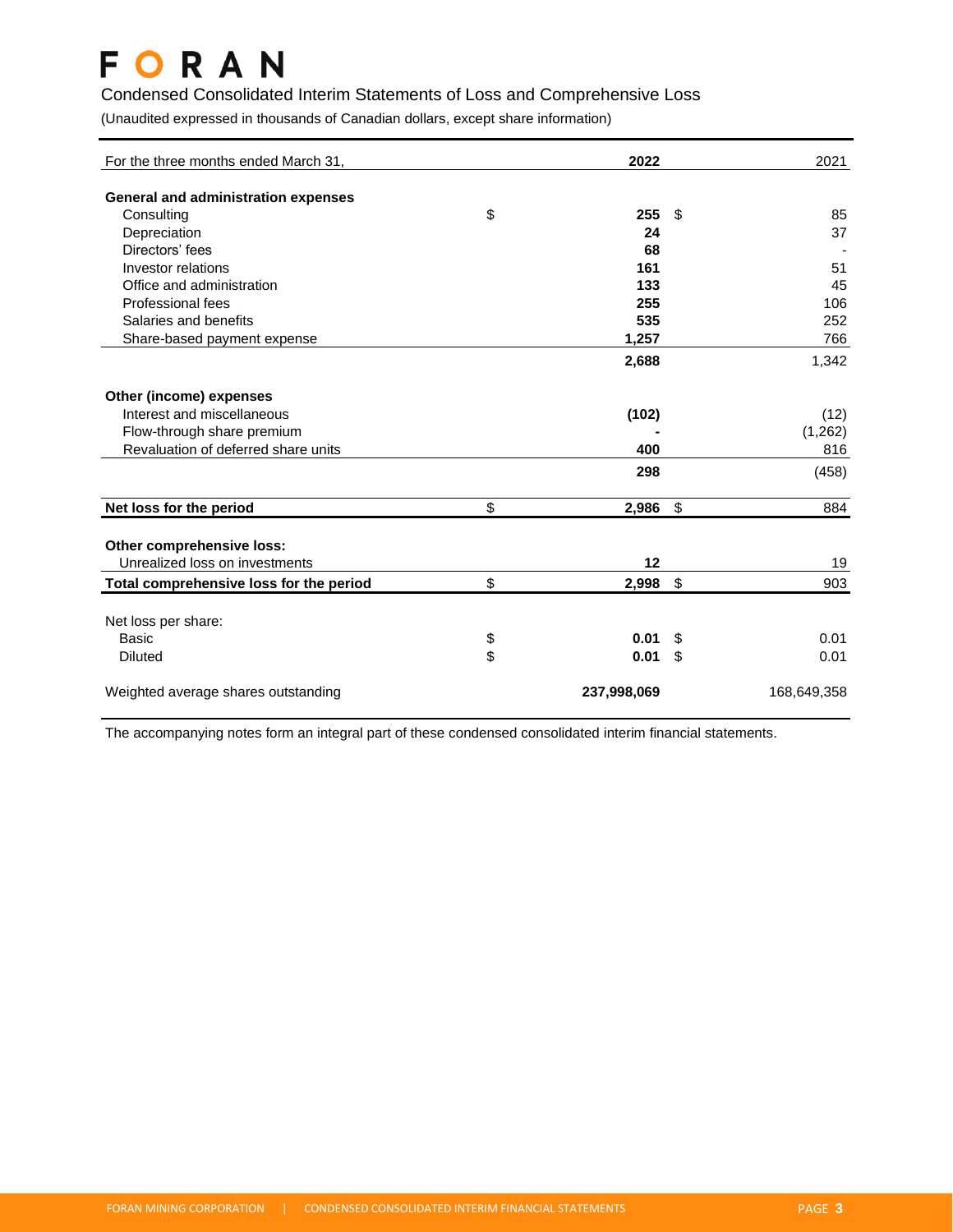### Condensed Consolidated Interim Statements of Changes in Equity

(Unaudited - expressed in thousands of Canadian dollars, except share information)

|                                                     |      |             | <b>Share Capital</b> |         |    |          |                        |    |                |               |
|-----------------------------------------------------|------|-------------|----------------------|---------|----|----------|------------------------|----|----------------|---------------|
|                                                     | Note | Shares      |                      | Amount  |    | Reserves | <b>Accumulated OCI</b> |    | <b>Deficit</b> | Total         |
| Balance, December 31, 2020                          |      | 148,278,210 | \$                   | 84,786  | S  | 1,647    | \$<br>74               | S  | (45, 372)      | \$<br>41,135  |
| Shares issued pursuant to private placements        |      | 30,665,000  |                      | 25,001  |    |          |                        |    |                | 25,001        |
| Flow-through share premium liability                |      |             |                      | (5,068) |    |          |                        |    |                | (5,068)       |
| Shares issued pursuant to exercise of stock options |      | 1,026,036   |                      | 618     |    | (249)    |                        |    |                | 369           |
| Shares issued pursuant to exercise of DSUs          |      | 603,564     |                      | 639     |    |          |                        |    |                | 639           |
| Share issuance costs, net of taxes                  |      |             |                      | (1,583) |    |          |                        |    |                | (1, 583)      |
| Share-based payment expense                         |      |             |                      |         |    | 282      |                        |    |                | 282           |
| Reclass of forfeited stock options                  |      |             |                      |         |    | (66)     |                        |    | 66             |               |
| Other comprehensive loss                            |      |             |                      |         |    |          | (19)                   |    |                | (19)          |
| Net loss for the period                             |      |             |                      |         |    |          |                        |    | (884)          | (884)         |
| Balance, March 31, 2021                             |      | 180,572,810 | \$                   | 104,393 | \$ | 1,614    | \$<br>55               | \$ | (46, 190)      | \$<br>59,872  |
|                                                     |      |             |                      |         |    |          |                        |    |                |               |
| Shares issued pursuant to Fairfax placement         |      | 55,555,556  |                      | 100,000 |    |          |                        |    |                | 100,000       |
| Shares issued pursuant to exercise of stock options |      | 1,397,332   |                      | 1,001   |    | (409)    |                        |    |                | 592           |
| Shares issued pursuant to exercise of warrants      |      | 20,000      |                      | 3       |    |          |                        |    |                | 3             |
| Share issuance costs, net of taxes                  |      |             |                      | 444     |    |          |                        |    |                | 444           |
| Share-based payment expense                         |      |             |                      |         |    | 2,879    |                        |    |                | 2,879         |
| Other comprehensive income                          |      |             |                      |         |    |          | 44                     |    |                | 44            |
| Net loss for the period                             |      |             |                      |         |    |          |                        |    | (3, 479)       | (3, 479)      |
| Balance, December 31, 2021                          |      | 237,545,698 | \$                   | 205,841 | \$ | 4,084    | \$<br>99               | \$ | (49, 669)      | \$<br>160,355 |
|                                                     |      |             |                      |         |    |          |                        |    |                |               |
| Shares issued pursuant to exercise of stock options | 7    | 1,080,667   |                      | 654     |    | (260)    |                        |    |                | 394           |
| Shares issued pursuant to exercise of warrants      |      | 150,000     |                      | 22      |    |          |                        |    |                | 22            |
| Share-based payment expense                         |      |             |                      |         |    | 626      |                        |    |                | 626           |
| RSU payments expense                                | 7    |             |                      |         |    | 67       |                        |    |                | 67            |
| Other comprehensive loss                            |      |             |                      |         |    |          | (12)                   |    |                | (12)          |
| Net loss for the period                             |      |             |                      |         |    |          |                        |    | (2,986)        | (2,986)       |
| Balance, March 31, 2022                             |      | 238,776,365 | \$                   | 206,517 | \$ | 4,517    | \$<br>87               | \$ | (52, 655)      | \$<br>158,466 |

The accompanying notes form an integral part of these condensed consolidated interim financial statements.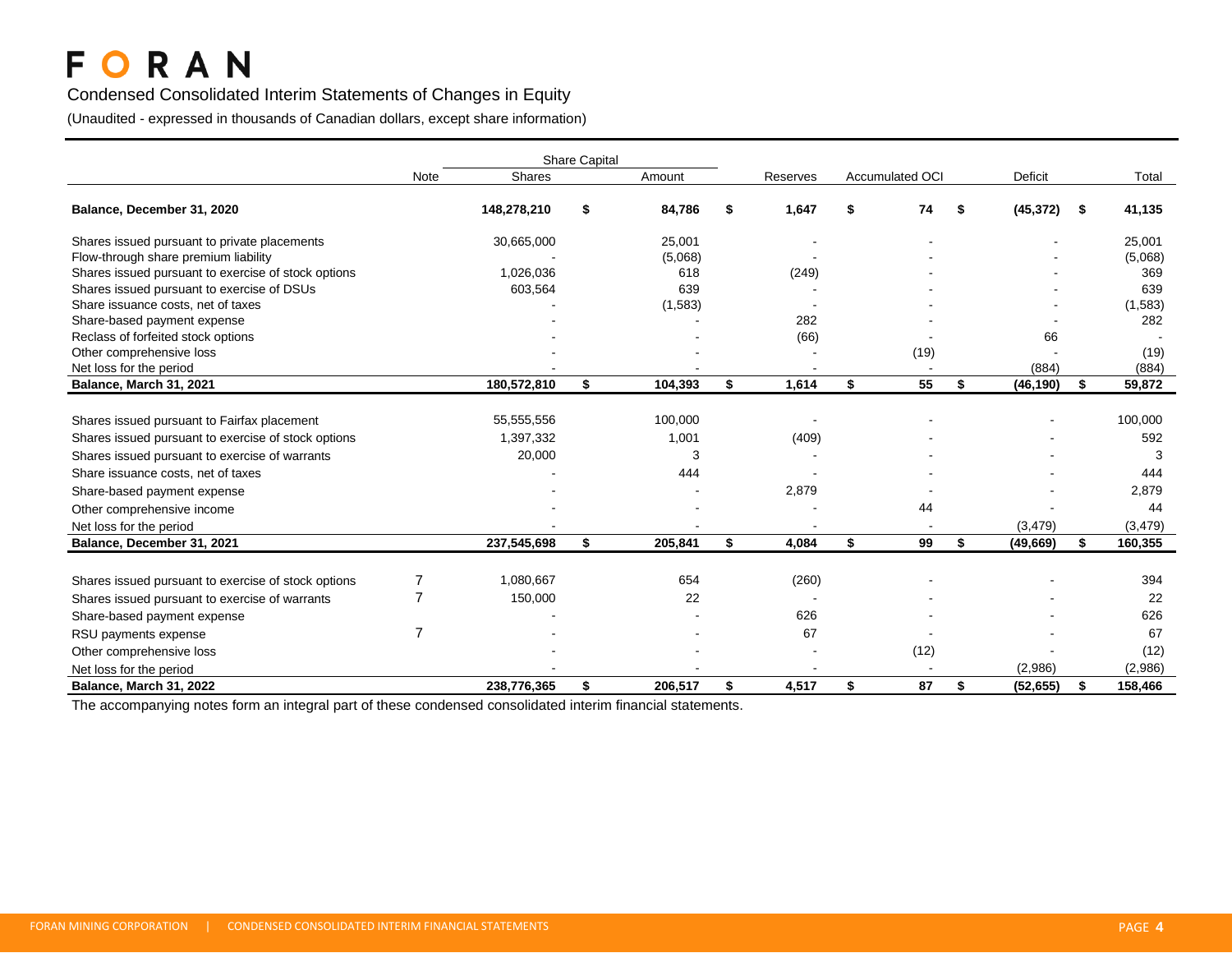### Condensed Consolidated Interim Statements of Cash Flows

(Unaudited - expressed in thousands of Canadian dollars)

| For the three months ended March 31,                        | <b>Note</b> | 2022        | 2021                                |
|-------------------------------------------------------------|-------------|-------------|-------------------------------------|
| Cash provided by (used in)                                  |             |             |                                     |
| Operations                                                  |             |             |                                     |
| Net loss for the period                                     | \$          | (2,986)     | (884)<br>- \$                       |
| Adjustments for:                                            |             |             |                                     |
| Depreciation                                                |             | 24          | 37                                  |
| Flow-through share premium recovery                         |             |             | (1,262)                             |
| Lease interest                                              |             |             | 1                                   |
| Revaluation of deferred share units                         |             | 400         | 816                                 |
| Share-based payment expense                                 |             | 1,257       | 766                                 |
| Changes in non-cash working capital:<br>Accounts receivable |             |             |                                     |
| Prepaid expenses and deposits                               |             | (618)<br>62 | (253)                               |
| Accounts payable and accrued liabilities                    |             | 36          | (59)<br>319                         |
|                                                             |             |             |                                     |
|                                                             |             | (1, 825)    | (519)                               |
| Investing                                                   |             |             |                                     |
| Exploration and evaluation expenditures                     |             | (18, 638)   | (3,529)                             |
|                                                             |             | (18, 638)   | (3,529)                             |
| Financing                                                   |             |             |                                     |
| Shares issued pursuant to private placements                |             |             | 25,001                              |
| Share issue costs paid                                      |             |             | (1, 583)                            |
| Exercise of stock options<br>Exercise of warrants           |             | 394<br>22   | 369                                 |
|                                                             | 4           | (108)       |                                     |
| Lease payments                                              |             |             | (29)                                |
|                                                             |             | 308         | 23,758                              |
| Increase (decrease) in cash and cash equivalents            |             | (20, 155)   | 19,710                              |
| Cash and cash equivalents, beginning of period              |             | 83,996      | 1,050                               |
| Cash and cash equivalents, end of the period                | \$          | 63,841      | $\boldsymbol{\mathsf{S}}$<br>20,760 |
|                                                             |             |             |                                     |
| Cash and cash equivalents is comprised of:                  |             |             |                                     |
| Guaranteed investment certificates                          | \$          |             | \$<br>130                           |
| Cash                                                        |             | 63,841      | 20,630                              |
|                                                             | \$          | 63,841      | \$<br>20,760                        |

The accompanying notes form an integral part of these condensed consolidated interim financial statements.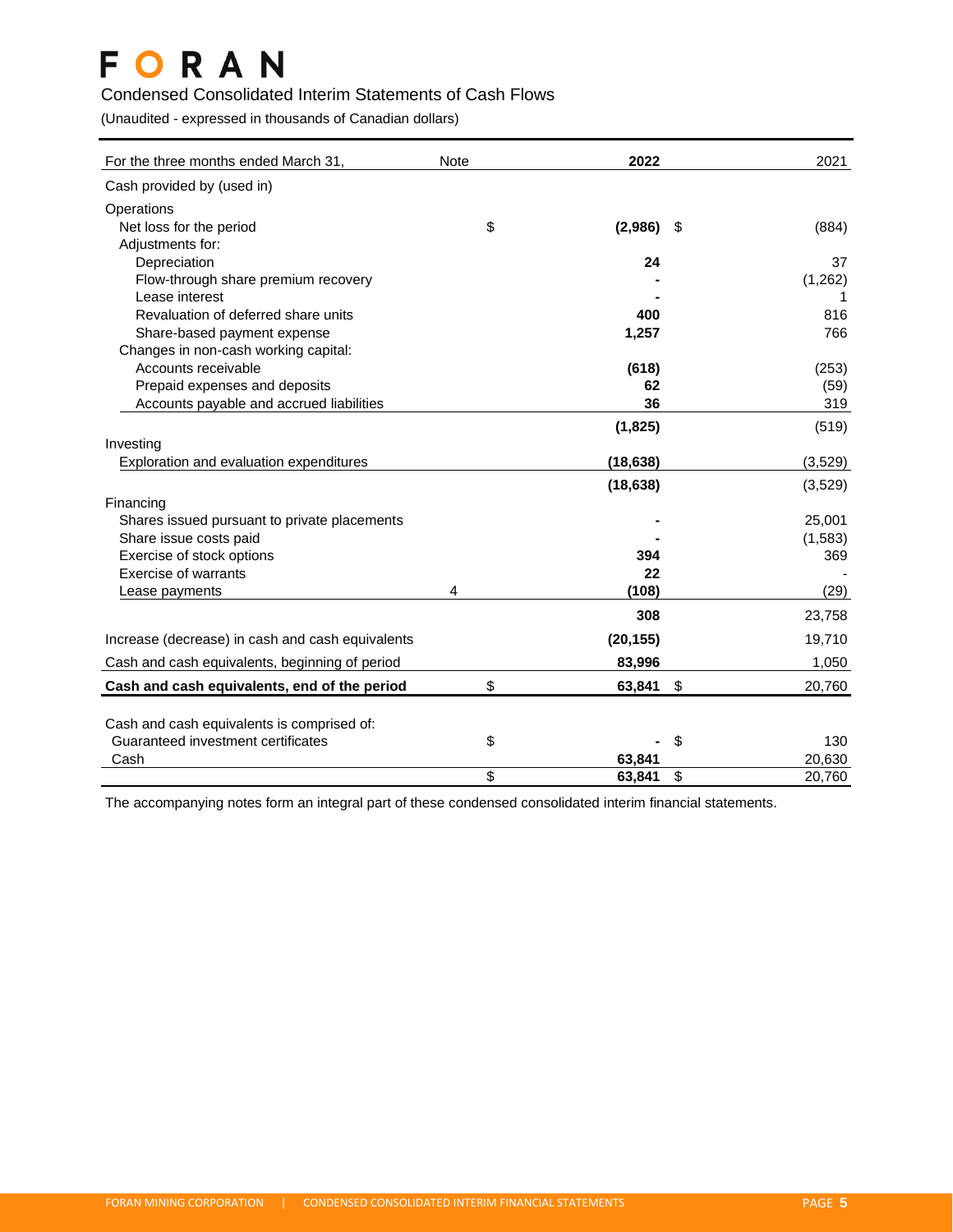Notes to Condensed Consolidated Interim Financial Statements For the three months ended March 31, 2022 and 2021 (Unaudited – prepared by management) (Expressed in thousands of Canadian dollars, except share information)

#### **1. NATURE OF OPERATIONS AND GOING CONCERN**

Foran Mining Corporation (the "**Company**") is a public company listed on the TSX Venture Exchange and OTCQX, incorporated under the laws of British Columbia. The Company is involved in activities that include the acquisition, exploration and development of mineral properties.

The Company's head office and registered and records office is located at 904 - 409 Granville Street, Vancouver, British Columbia, V6C 1T2.

These condensed consolidated interim financial statements have been prepared on the going concern basis, which contemplates the realization of assets and the settlement of liabilities and commitments in the normal course of business. The Company realized a net loss of \$2,986 for the three months ended March 31, 2022 (three months ended March 31, 2021: \$884). As at March 31, 2022, the Company had an accumulated deficit of \$52,655 (December 31, 2021: \$49,669). In assessing whether the going concern assumption is appropriate, management took into account all available information about the future, which is at least, but not limited to, twelve months from the end of the reporting period.

The ongoing effects of the coronavirus global pandemic ("**COVID-19**") have affected the global economy and may have an adverse effect on the Company's financing capabilities. The extent to which COVID-19 may impact the Company's business will depend on future developments such as the geographic spread of the disease, the duration of the outbreak, travel restrictions and social distancing, business closures or business disruptions, and the effectiveness of actions taken in Canada and other countries to contain and treat the disease. The Company has adopted a COVID-19 Site Operations Policy and is attempting to take all necessary precautionary measures to avoid a COVID-19 outbreak during its exploration programs. However, it is not possible to reliably estimate the length or severity of these developments and their financial impact on the Company's operations.

The Company has incurred significant operating losses in its exploration operations and its ability to continue as a going concern is dependent upon obtaining additional financing to complete the exploration and development of its exploration and evaluation assets and achieve future profitable production or receiving proceeds from the disposition thereof. While the Company has been successful in securing financing to date, there can be no assurances that it will be able to do so in the future, therefore, a material uncertainty exists that may cast significant doubt about the Company's ability to continue as a going concern.

These condensed consolidated interim financial statements do not reflect the adjustments to the carrying values of assets and liabilities, the reported expenses and the condensed consolidated interim statement of financial position classifications that would be necessary if the going concern assumption was inappropriate. These adjustments could be material.

### **2. BASIS OF PREPARATION**

These condensed consolidated interim financial statements have been prepared in accordance with International Accounting Standard 34 – Interim Financial Reporting ("**IAS 34**") as issued by the International Accounting Standards Board ("**IASB**") using accounting principles consistent with International Financial Reporting Standards ("**IFRS**") as issued by the IASB.

These condensed consolidated interim financial statements should be read in conjunction with the Company's audited consolidated financial statements for the year ended December 31, 2021. The same accounting policies are used in the preparation of these condensed consolidated interim financial statements as those used in the most recent annual audited consolidated financial statements of the Company, with the following additional policy due to the Company granting restricted share units for the first time during the three months ended March 31, 2022: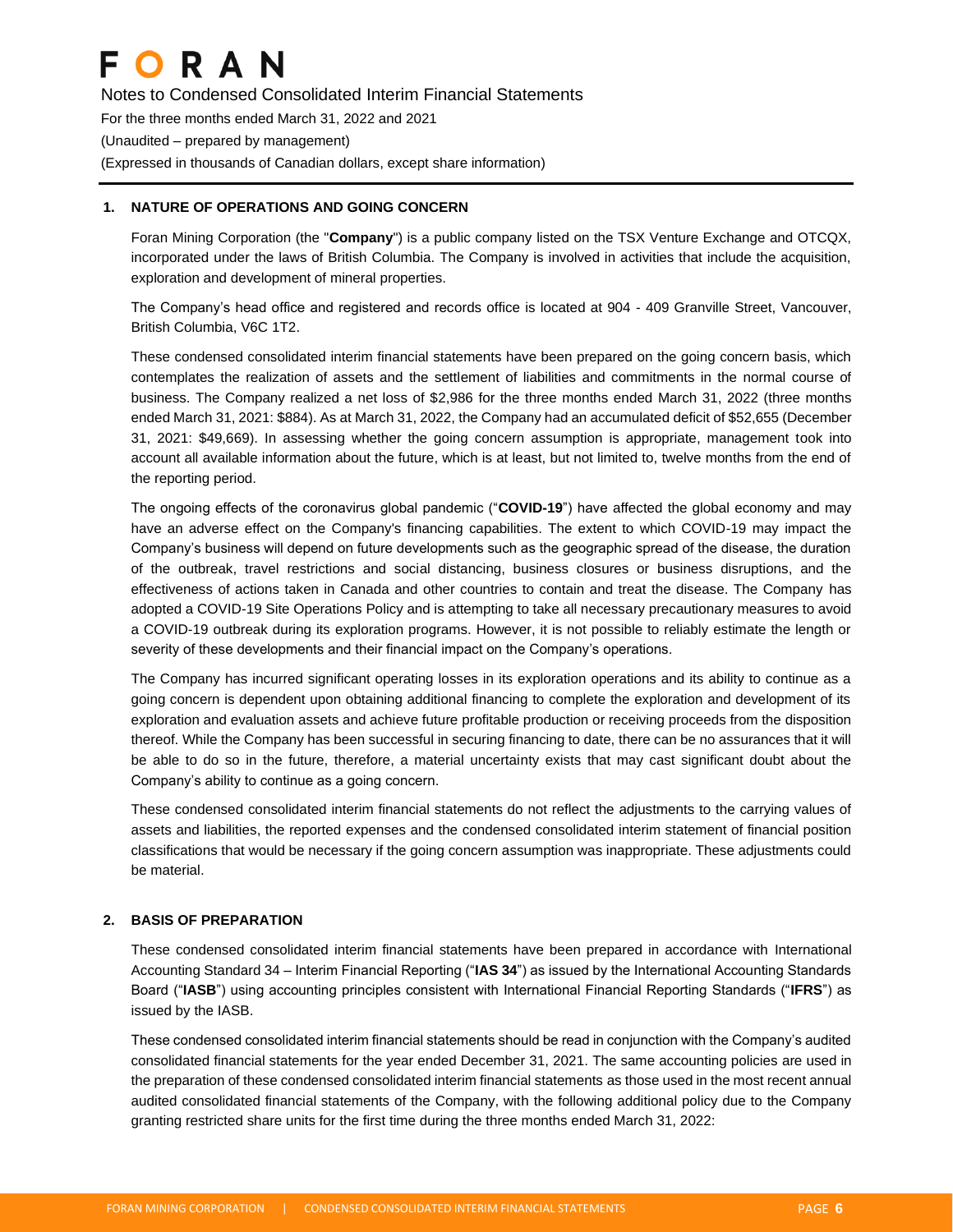Notes to Condensed Consolidated Interim Financial Statements For the three months ended March 31, 2022 and 2021 (Unaudited – prepared by management) (Expressed in thousands of Canadian dollars, except share information)

> *Restricted share units:* In accordance with the Company's Long-term Performance Plan ("**LTIP**"), restricted share units ("**RSUs**") may be granted to directors, officers, employees and consultants of the Company.

> The fair value of equity-settled RSU's is calculated with reference to the market value of the Company's common shares when the RSU is granted, and is recognized as an expense, with a corresponding increase in equity, over the vesting period. Performance vesting conditions are taken into account by adjusting the number of RSU's expected to vest at each reporting date so that, ultimately, the cumulative amount recognized over the vesting period is based on the number of RSU's that eventually vest.

> Upon vesting, shares are issued from treasury and the amount related to the equity-settled RSU's reflected in share-based payments reserve is credited to share capital.

These condensed consolidated interim financial statements were prepared on a historical cost basis using the accrual basis of accounting, except for those assets and liabilities that are measured at fair value (Note 8) at the end of each reporting period and cash flow information.

Certain comparative figures have been reclassified to conform to the presentation adopted for the three months ended March 31, 2022.

The Board of Directors (the "Board") approved these condensed consolidated interim financial statements on May 26, 2022.

#### **3. USE OF JUDGEMENT AND ESTIMATES**

The preparation of these condensed consolidated interim financial statements requires management to make judgments, estimates and assumptions that affect the application of policies and reported amounts of assets, liabilities, profit and expenses. The estimates and associated assumptions are based on historical experience and various other factors that are believed to be reasonable under the circumstances, the results of which form the basis of making the judgments about carrying values of assets and liabilities that are not readily apparent from other sources. Actual results may differ from these estimates.

Significant areas of judgements and estimates made by management in applying the Company's accounting policies and key sources of estimation uncertainty were the same as those applied in the most recent annual audited consolidated financial statements of the Company.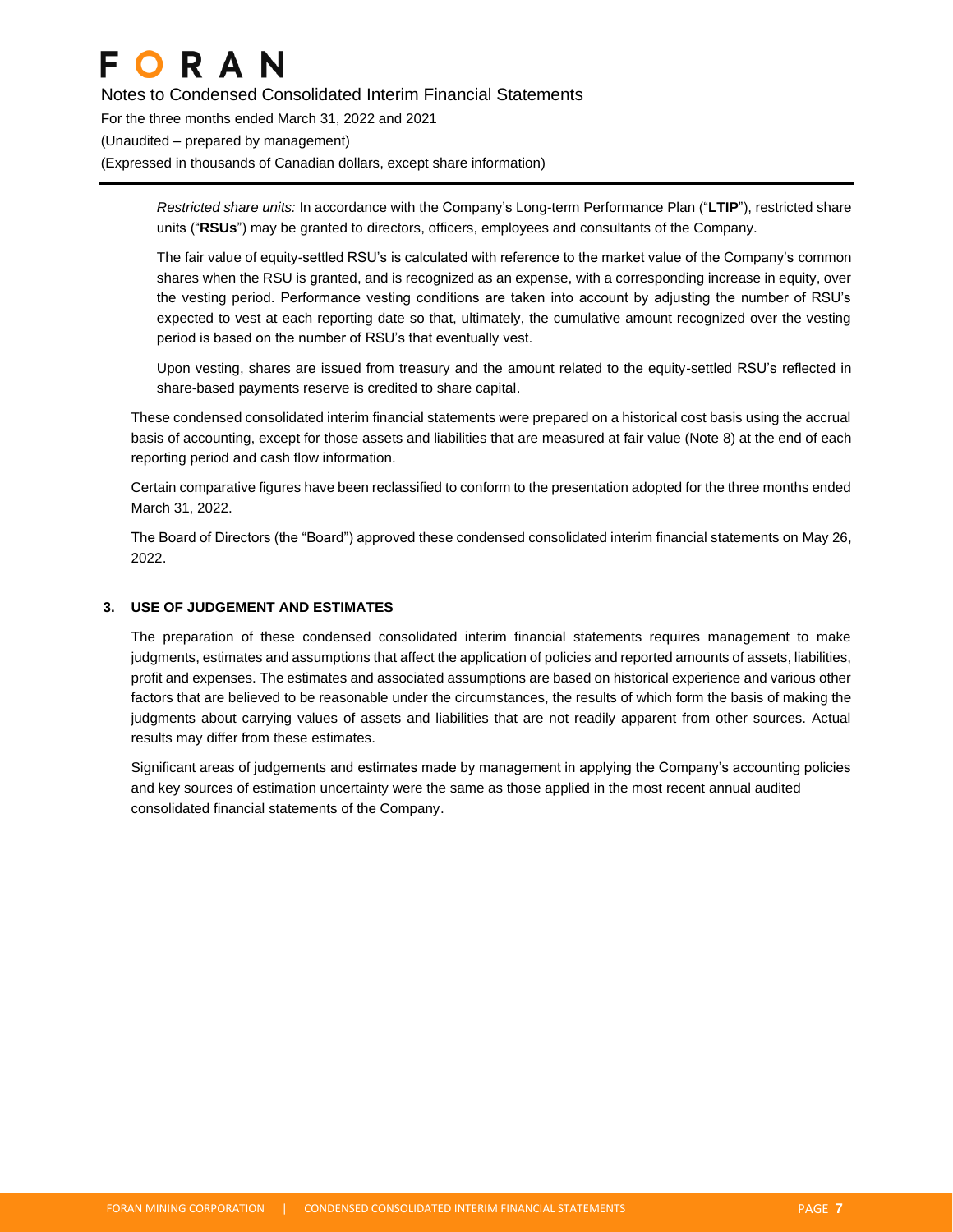Notes to Condensed Consolidated Interim Financial Statements

For the three months ended March 31, 2022 and 2021

(Unaudited – prepared by management)

(Expressed in thousands of Canadian dollars, except share information)

#### **4. RIGHT-OF-USE ASSET AND LEASES**

The continuity of the ROU asset and lease liability for the three months ended March 31, 2022 and year ended December 31, 2021 is as follows:

| March 31, 2022 |     | December 31, 2021        |
|----------------|-----|--------------------------|
|                |     |                          |
|                |     |                          |
|                |     | 49                       |
| (125)          |     | 1,883                    |
| (211)          |     | (490)                    |
| \$<br>1,106    | -\$ | 1,442                    |
|                |     |                          |
|                |     |                          |
| \$             |     | 54                       |
| (125)          |     | 1,883                    |
|                |     |                          |
| (108)          |     | (848)                    |
| \$<br>857      | \$  | 1,090                    |
| \$             |     | $1,442$ \$<br>$1,090$ \$ |

#### **5. EXPLORATION AND EVALUATION ASSETS**

A summary of the changes in exploration and evaluation assets is as follows:

|                                      |               | Other Saskatchewan |               |
|--------------------------------------|---------------|--------------------|---------------|
|                                      | McIlvenna Bay | Properties         | Total         |
| Balance, December 31, 2021           | \$<br>77,853  | \$<br>9,801        | \$<br>87,654  |
|                                      |               |                    |               |
| Administration <sup>(1)</sup>        | 1,212         |                    | 1,212         |
| Surface prep and exploration decline | 11,633        |                    | 11,633        |
| Camp costs                           | 226           |                    | 226           |
| Consulting                           | 280           |                    | 280           |
| Detailed engineering                 | 98            |                    | 98            |
| <b>Drilling</b>                      | 947           | 31                 | 978           |
| <b>Feasibility studies</b>           | 465           |                    | 465           |
| Equipment                            | 104           |                    | 104           |
| Geophysics                           | 295           |                    | 295           |
| Permitting and licenses              | 411           |                    | 411           |
| Total exploration expenditures       | 15,671        | 31                 | 15,702        |
| Balance, March 31, 2022              | \$<br>93,524  | \$<br>9,832        | \$<br>103,356 |

(1) Includes \$218 of share-based compensation

#### (a) McIlvenna Bay, Saskatchewan

The Company owns a 100% interest in the McIlvenna Bay mineral property located in Saskatchewan, Canada ("McIlvenna Bay").

Certain claims that make up McIlvenna Bay are subject to a Net Tonnage Royalty ("NTR") of \$0.75 per tonne of ore extracted.

Cameco Corporation and BHP Billiton Limited collectively hold a 1% net smelter return ("NSR") royalty interest on McIlvenna Bay, which can be repurchased by the Company at any time for \$1,000.

(b) Other Saskatchewan Properties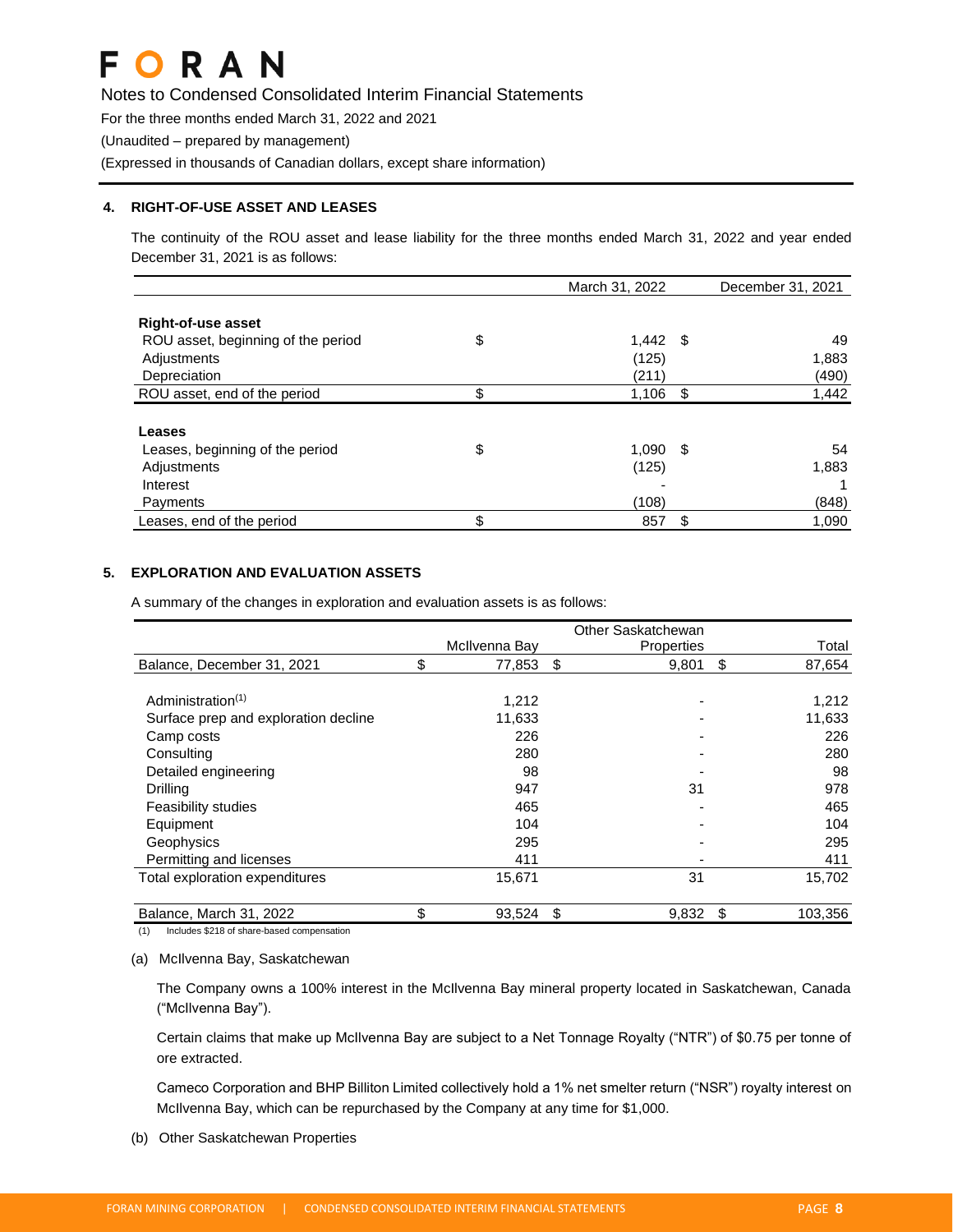Notes to Condensed Consolidated Interim Financial Statements For the three months ended March 31, 2022 and 2021 (Unaudited – prepared by management) (Expressed in thousands of Canadian dollars, except share information)

> The Company holds interests ranging from 65% to 100% in seven mining claims groups in its Saskatchewan property portfolio, exclusive of McIlvenna Bay ("Other Saskatchewan Properties").

> The Company has committed, through previous mineral property ownership agreements associated with certain of its Other Saskatchewan Properties, to pay various NSR and net profits interest ("NPI") royalties. The NSR royalties range from 2% to 2.5%, with buyout provisions for up to one-half of some of these NSR royalties. The NPI royalties range from 6% to 10%.

(c) Manitoba Property

The Company holds a 100% interest in one Manitoba property consisting of one claim, which has a carrying value of \$nil at March 31, 2022 (December 31, 2021 - \$nil).

As at March 31, 2022, accounts payable and accrued liabilities included \$5,846 (December 31, 2021: \$9,157) related to exploration and evaluation asset expenditures.

#### **6. DEFERRED SHARE UNITS**

The Company has a LTIP that allows the Company to grant various awards, including DSUs to directors, officers, employees and consultants of up to an aggregate maximum of 10% of the common shares outstanding.

A continuity of the changes in the DSUs outstanding is as follows:

|                                | Number of units          | Value |
|--------------------------------|--------------------------|-------|
| Outstanding, December 31, 2021 | 1,316,389 \$             | 3,330 |
| Granted                        | 324.541                  | 783   |
| Exercised                      | $\overline{\phantom{0}}$ |       |
| Revaluation                    | ۰                        | 400   |
| Outstanding, March 31, 2022    | 1,640,930                | 4.513 |

#### **7. SHARE CAPITAL**

(a) Authorized and issued

The Company is authorized to issue an unlimited number of common shares, non-voting shares and preference shares with no par value. At March 31, 2022, 210,998,587 common shares and 27,777,778 non-voting shares were issued and outstanding.

The rights, privileges, restrictions and conditions of the non-voting shares are identical to those of the common shares, except that the non-voting shares will not entitle the holder thereof to vote at a shareholder meeting and that the non-voting shares may be converted, at the option of the holder, on a one-to-one basis into common shares. Once a non-voting share is converted into a common share, it shall have all the rights and privileges that attach to the common shares.

(b) Stock options

The Company's LTIP allows the Company to grant various awards, including stock options, to directors, officers, employees and consultants of up to an aggregate maximum of 10% of the common shares outstanding. The exercise price, term and vesting period of each option are determined by the Board within regulatory guidelines.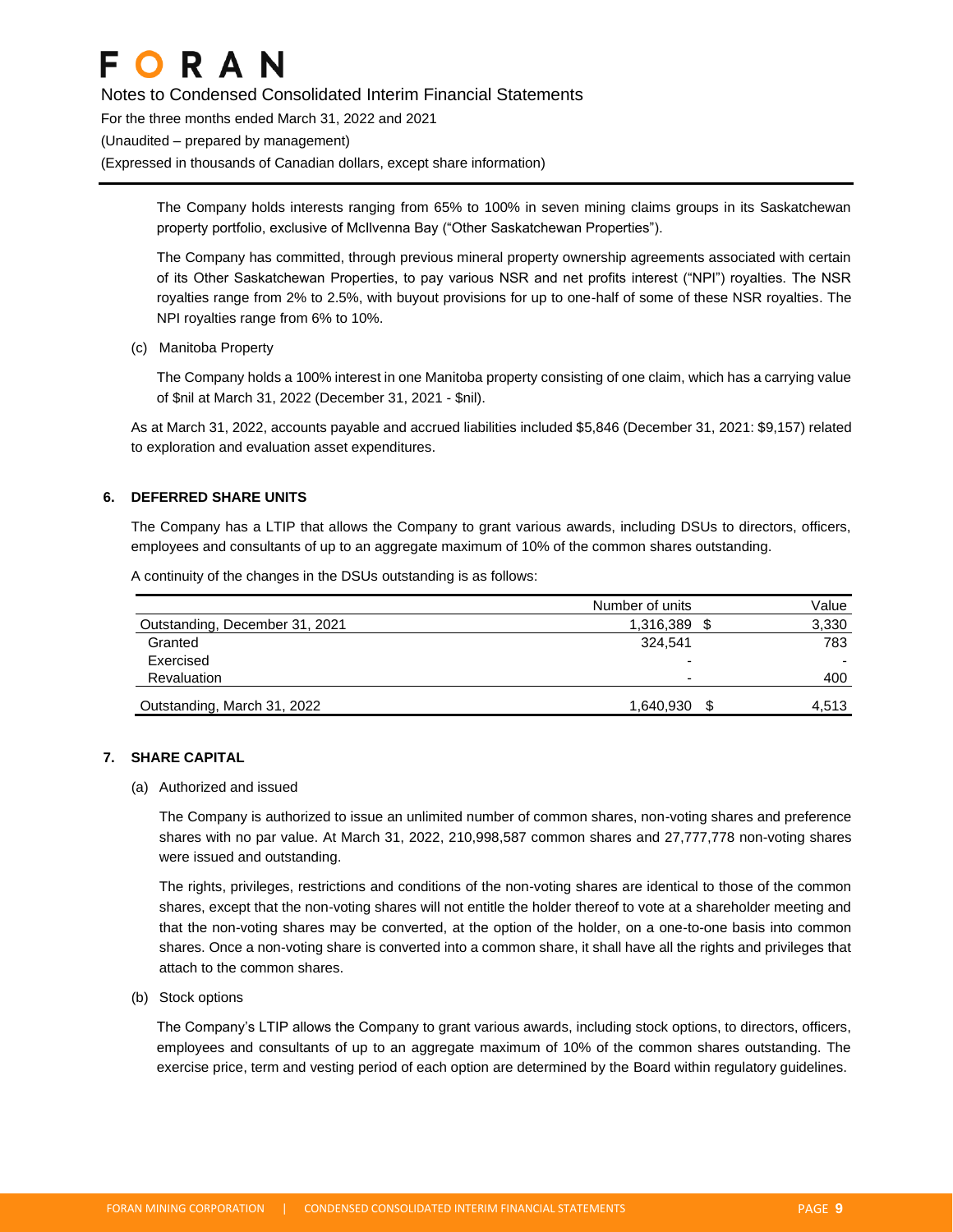Notes to Condensed Consolidated Interim Financial Statements

For the three months ended March 31, 2022 and 2021

(Unaudited – prepared by management)

(Expressed in thousands of Canadian dollars, except share information)

A continuity of the stock options is as follows:

|                                | Number of options        | Weighted average exercise price |
|--------------------------------|--------------------------|---------------------------------|
| Outstanding, December 31, 2021 | 13,834,001               | 0.52                            |
| Granted                        | 2,375,000                | 2.35                            |
| Exercised                      | (1,080,667)              | 0.36                            |
| Forfeited                      | $\overline{\phantom{0}}$ |                                 |
| Outstanding, March 31, 2022    | 15,128,334               | 0.82                            |

The fair value of the stock options that were granted during the three months ended March 31, 2022 was calculated using the Black-Scholes option pricing model with the following weighted average assumptions:

| Risk-free interest rate         | 1.73%-2.40% |
|---------------------------------|-------------|
| Expected stock price volatility | 80%-82%     |
| Expected dividend yield         | $0.0\%$     |
| Expected option life in years   | 5.0         |

The following stock options were outstanding as at March 31, 2022:

|             |             |                       |                    | Weighted average   |
|-------------|-------------|-----------------------|--------------------|--------------------|
|             |             | Weighted average      |                    | remaining life (in |
| Outstanding | Exercisable | <b>Exercise Price</b> | <b>Expiry Date</b> | years)             |
| 125,000     | 33,333      | \$<br>0.60            | June 21, 2022      | 0.22               |
| 990,000     | 990,000     | 0.57                  | January 31, 2023   | 0.84               |
| 100,000     | 100,000     | 0.41                  | August 23, 2023    | 1.40               |
| 971,667     | 971,667     | 0.34                  | March 27, 2024     | 1.99               |
| 1,016,667   | 677,778     | 0.09                  | April 3, 2025      | 3.01               |
| 6,000,000   | 6,000,000   | 0.20                  | November 7, 2025   | 3.61               |
| 200,000     | 133,333     | 1.05                  | March 24, 2026     | 3.98               |
| 500,000     | 250,000     | 1.15                  | April 5, 2026      | 4.02               |
| 500,000     |             | 1.15                  | April 20, 2026     | 4.06               |
| 1,325,000   | 441,667     | 1.05                  | April 21, 2026     | 4.06               |
| 600,000     | 200,000     | 1.33                  | May 5, 2026        | 4.10               |
| 100,000     | 33,333      | 2.13                  | September 13, 2026 | 4.46               |
| 200,000     | 66,667      | 2.02                  | September 28, 2026 | 4.50               |
| 125,000     | 41,667      | 2.43                  | October 18, 2026   | 4.55               |
| 75,000      | 25,000      | 2.64                  | January 17, 2027   | 4.80               |
| 200,000     |             | 2.22                  | January 31, 2027   | 4.84               |
| 75,000      |             | 2.39                  | February 1, 2027   | 4.84               |
| 2,000,000   |             | 2.35                  | March 17, 2027     | 4.96               |
| 25,000      |             | 2.39                  | March 21, 2027     | 4.98               |
| 15,128,334  | 9,964,445   | \$<br>0.82            |                    | 3.57               |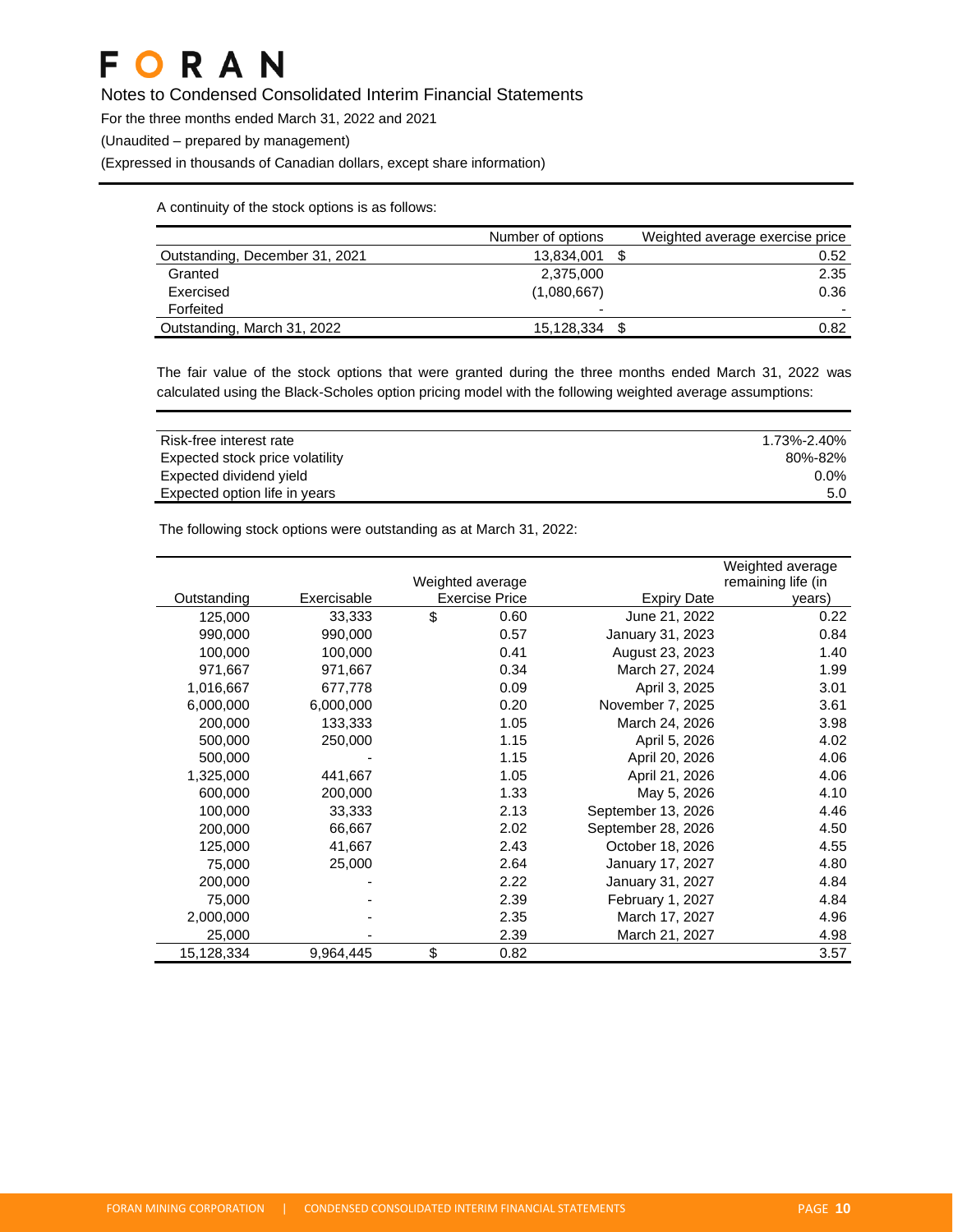Notes to Condensed Consolidated Interim Financial Statements

For the three months ended March 31, 2022 and 2021

(Unaudited – prepared by management)

(Expressed in thousands of Canadian dollars, except share information)

#### (c) Restricted share units

At the discretion of the Company's board, the Company's LTIP allows for the grant of RSUs to directors, officers, employees and consultants.

A continuity of the changes in the RSUs outstanding is as follows:

|                                | Number of units |
|--------------------------------|-----------------|
| Outstanding, December 31, 2021 |                 |
| Granted                        | 182.500         |
| Exercised                      |                 |
| Outstanding, March 31, 2022    | 182.500         |

(d) Share purchase warrants

A continuity of the outstanding share purchase warrants is as follows:

|                                | Number of warrants | Weighted average exercise price |
|--------------------------------|--------------------|---------------------------------|
| Outstanding, December 31, 2021 | 25,144,285         | 1.41                            |
| Granted                        |                    |                                 |
| Exercised                      | (150,000)          | 0.15                            |
| Forfeited                      | -                  |                                 |
| Outstanding, March 31, 2022    | 24,994,285 \$      | 1.41                            |

The following warrants were outstanding at March 31, 2022:

|                                      |                     | Weighted average exercise |
|--------------------------------------|---------------------|---------------------------|
| Warrants outstanding and exercisable | Expiry Date         | price                     |
| 3,280,000                            | April 29, 2023      | 0.15                      |
| 5.714.285                            | November 25,2025 \$ | 0.25                      |
| 16,000,000                           | August 6, 2026      | 2.09                      |
| 24.994.285                           |                     | 1.41                      |

#### **8. FINANCIAL INSTRUMENTS**

The Company examines the various financial instruments to which it is exposed and assesses the impact and likelihood of those risks. These risks include credit risk, liquidity risk and market risk (including interest rate, currency and other price risk). The risk related to financial instruments is managed by senior management of the Company under policies and directions approved by the Board. Relevant policies include the Treasury Management Policy and the approval allowing a portion of the Company's cash to be held in US dollars at the discretion of the Chief Executive Officer and the Chief Financial Officer. The Board monitors these policies on an annual basis. The Company's Board has not approved the use of derivative financial products.

(a) Fair value of financial instruments

The fair value hierarchy established by IFRS 13 *Fair Value Measurement* has three levels to classify the inputs to valuation techniques used to measure fair value as described below:

*Level 1 –* unadjusted quoted prices in active markets for identical assets or liabilities;

*Level 2 –* inputs other than quoted market prices that are observable for the assets or liabilities either directly or indirectly; and

*Level 3 –* inputs that are not based on observable market data.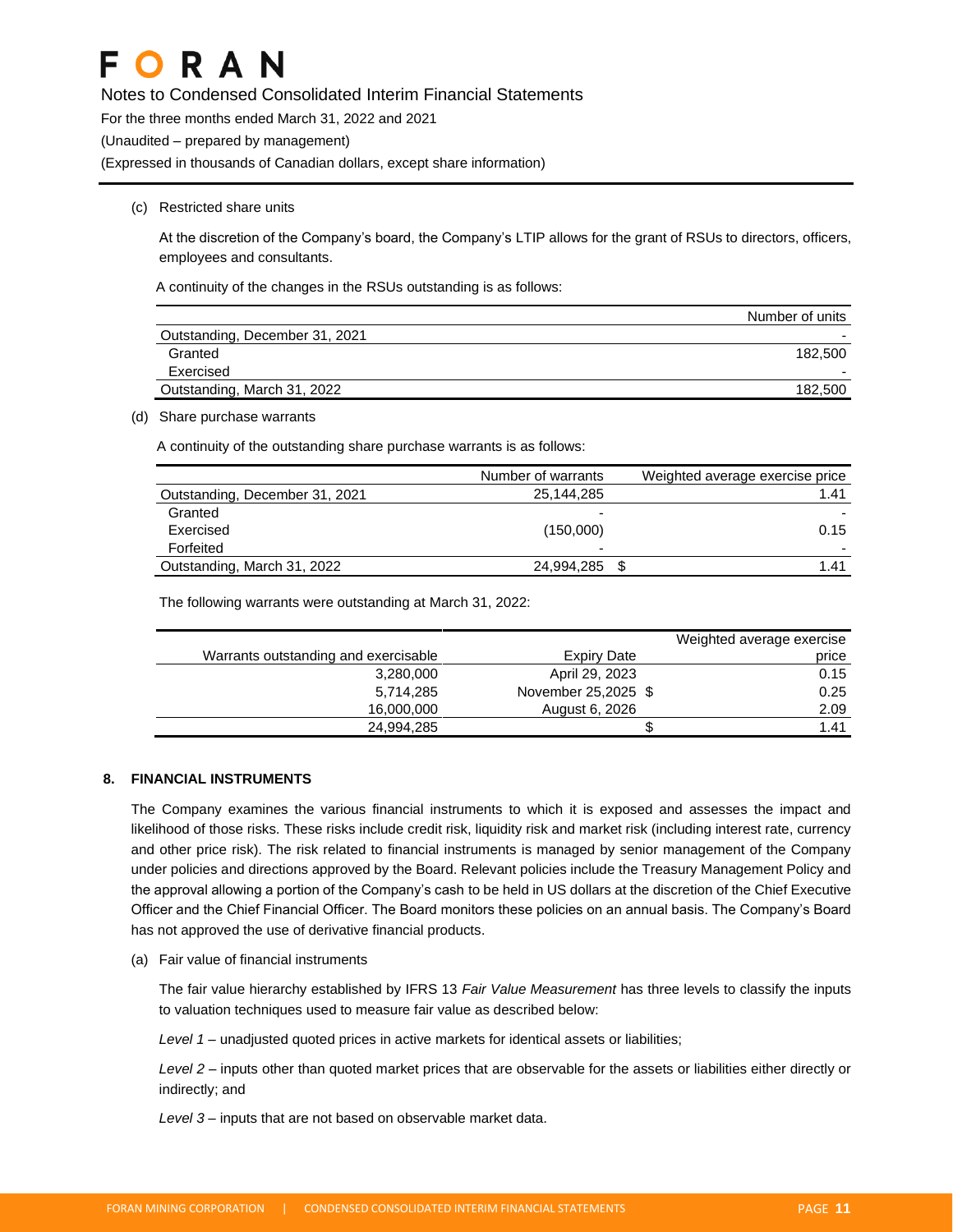Notes to Condensed Consolidated Interim Financial Statements For the three months ended March 31, 2022 and 2021 (Unaudited – prepared by management) (Expressed in thousands of Canadian dollars, except share information)

> The Company's accounts and other receivables, cash and cash equivalents, and accounts payable and accrued liabilities are carried at amortized cost, and the fair values of these financial instruments approximate their carrying values due to their short-term nature. Investments, which are measured at FVOCI, are valued using Level 1 inputs.

(b) Credit risk

Credit risk is the risk of an unexpected loss if a party to a financial instrument fails to meet its contractual obligation. The credit risk associated with cash and cash equivalents is minimized as these financial instruments are held with major Canadian commercial banks. In respect of accounts receivable, the Company is not exposed to significant credit risk as the majority consists of amounts due from Canadian governmental agencies.

(c) Liquidity risk

Liquidity risk is the risk that the Company will not be able to meet its financial obligations as they become due. The Company has in place a planning and budgeting process to determine the funds required to support the Company's operating requirements as well as its planned capital expenditures. The Company manages its financial resources to ensure there is sufficient working capital to fund near term planned exploration work and operating expenditures. The Company has considerable discretion to reduce or increase plans or budgets depending on current or projected liquidity.

- (d) Market risk
	- *(i) Interest rate risk*

Interest rate risk is the risk that the fair value or future cash flows of a financial instrument will fluctuate due to changes in market interest rates. The Company is exposed to short-term interest rates through the interest earned on cash and cash equivalents. A 1% change in short-term interest rates would not have a material impact on net loss or comprehensive loss.

*(ii) Foreign currency risk*

Foreign currency risk is the risk that the fair value or future cash flows of a financial instrument will fluctuate due to changes in foreign currency exchange rates. The Company holds substantially all of its cash resources in Canadian dollars with an insignificant amount held in US dollars, making currency risk minimal.

*(iii) Other price risk*

Other price risk is the risk that the fair value or future cash flows of a financing instrument will fluctuate due to changes in market prices, other than those arising from interest rate risk or foreign currency risk. The Company is exposed to other price risk in terms of its investment and the deferred share units. There is not material impact to deferred share units resulting from a 10% change in market prices.